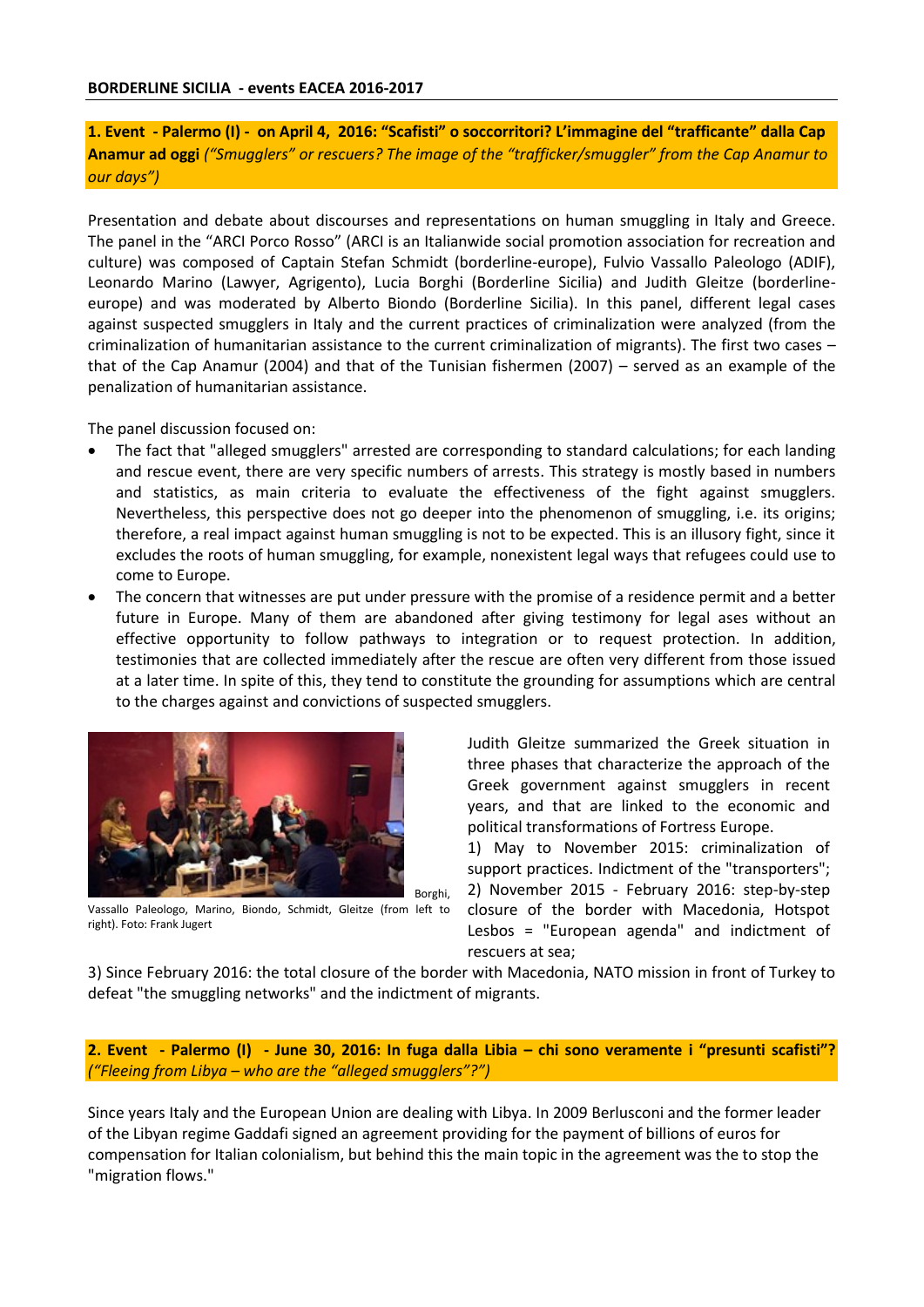

In 2011, during the so-called "Arab Spring", however, the Libyan state falls apart and so the wall erected to stop migratory crumbled. Even today we cannot speak of a stable state by referring to Libya, despite what the EC seeks to establish with agreements to stop the migrants who are starting right from the African coast. After an introduction about EACEA –KideM project by Lucia Borghi Judith Gleitze gave an overview about the arrests of migrants as "alleges smugglers" in Sicily.

The main questions to discuss with the freelance journalist Nancy Porsia in the Palazzo Branciforte Museum were about the actual situation in Libya:

Who governs between militias and government forces? What it means for migrants who have no choice? Who are the people who organize the journeys of hope and who are the "alleged smugglers"? As if she is travelling and working a lot in Libya Porsia could give a good overview about the distinction between "smugglers", traffickers and migrants forced to drive (you will find this in the Excursus in the Country Report Italy). Andrea Norzi, deputy prosecutor in Trapani (Sicily) confirmed that the migrants arrested as alleged smugglers for the most part are even migrants who had to drive, but the political pressure to arrest



with every arrival some migrant as alleged smuggler is very hard and even really difficul.t to deal for the Public Prosecutor Offices. For him as a responsible deputy prosecutor it is really difficult to condemn these migrants because they know very well that they have to deal with "simple migrants" and not with real traffickers who never would accompany the migrants to Europe

to right: Porsia, Norzi, Vassallo Paleologo, Gleitze, Borghi

## **3. Event – Catania (I) – February 27, 2017: DALLA TRATTA AL CARCERE: GLI SCAFISTI "FORZATI** *("From being trafficked to prison: the forced alleged smugglers")*

How to get to ask for international protection going beyond the borders of Fortress Europe when human rights and freedom come into conflict with security policies and European legislation? This was the initial point of the EACEA KideM project and in the  $3^{rd}$  event in Italy we discussed in the Platamone Palace, a municipal venue of the city of Catania with the journalist Giacomo Zandonini who worked on the migrants' route in Niger and on a humanitarian rescue vessel in the Mediterranean Sea, a with B. who had been arrested as an "alleged smuggler" in Sicily and lives now in Milan, Dr. Coco who was working with migrants as psychologist in a prison and with Germana Graceffo, defense lawyer for migrants accused as "alleged smugglers" in Sicily.



From left to right: Zandonini, Biondo, Graceffo,B., De Luca, Coco

Giacomo Zandonini reported his experiences in Niger about migrants forced to confide themselves in smugglers to cross the Sahara and the Mediterranean Sea because of the impossibility to choose legal ways to go to Europe. B., a Senegalese migrant who was arrested after his arrival in Italy as an alleged smuggler continued this journeytelling of migrants travelling from Africa to Europe. He confirmed the stories we heart in the 2. event about the situation in Libya where he was forced to pay a trafficker and to take the GPS during the